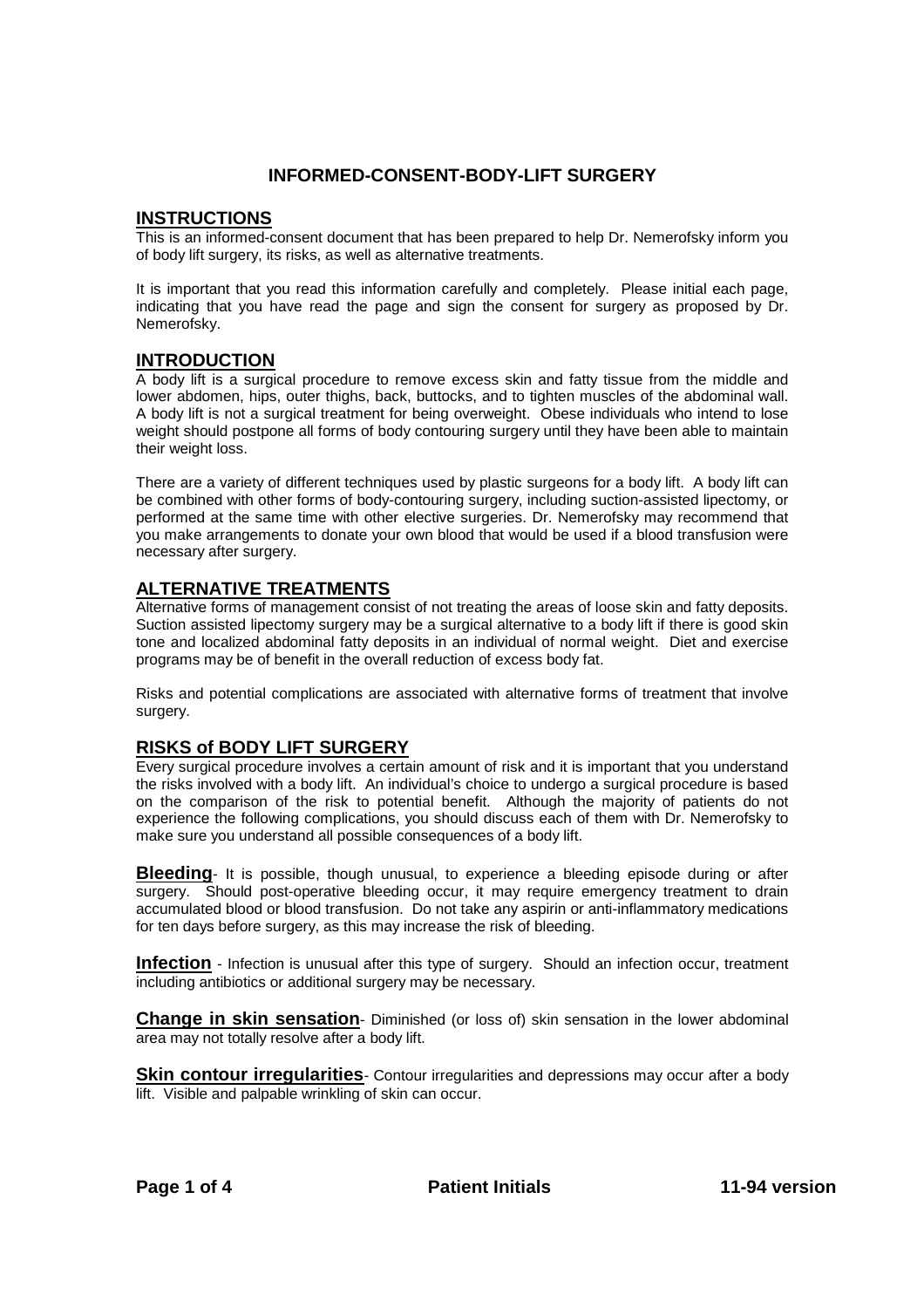## **Risks of Body Lift surgery, continued**

**Skin scarring** - Excessive scarring is uncommon. In rare cases, abnormal scars may result. Scars may be unattractive and of different color than surrounding skin. Additional treatments including surgery may be necessary to treat abnormal scarring.

**Surgical anesthesia**- Both local and general anesthesia involve risk. There is the possibility of complications, injury, and even death from all forms of surgical anesthesia or sedation.

**Asymmetry**- Symmetrical body appearance may not result from a body lift. Factors such as skin tone, fatty deposits, bony prominence, and muscle tone may contribute to normal asymmetry in body features.

**Delayed healing**- Wound disruption or delayed wound healing is possible. Some areas of the abdomen, flank, back, or buttocks may not heal normally and may take a long time to heal. Some areas of skin may die. This may require frequent dressing changes or further surgery to remove the non-healed tissue.

**Smokers have a greater risk of skin loss and wound healing complications.**

**Allergic reactions**- In rare cases, local allergies to tape, suture material, or topical preparations have been reported. Systemic reactions which are more serious may occur to drugs used during surgery and prescription medicines. Allergic reactions may require additional treatment.

**Pulmonary complications**- Pulmonary complications may occur secondarily to both blood clots (pulmonary emboli) or partial collapse of the lungs after general anesthesia. Should either of these complications occur, you may require hospitalization and additional treatment. Pulmonary emboli can be life-threatening or fatal in some circumstances.

**Seroma**- Fluid accumulations infrequently occur in between the skin and the abdominal wall, legs, flank, back, or buttocks. Should this problem occur, it may require additional procedures for drainage of fluid.

**Umbilicus**- Malposition, scarring, unacceptable appearance or loss of the umbilicus (navel) may occur.

**Long term effects**- Subsequent alterations in body contour may occur as the result of aging, weight loss or gain, pregnancy, or other circumstances not related to the body lift.

**Pain-** Chronic pain may occur very infrequently from nerves becoming trapped in scar tissue after a body lift.

**Other**- You may be disappointed with the results of surgery. Infrequently, it is necessary to perform additional surgery to improve your results.

#### **ADDITIONAL SURGERY NECESSARY**

Should complications occur, additional surgery or other treatments may be necessary. Even though risks and complications occur infrequently, the risks cited are particularly associated with a body lift. Other complications and risks can occur but are even more uncommon. The practice of medicine and surgery is not an exact science. Although good results are expected, there is no guarantee or warranty expressed or implied, on the results that may be obtained.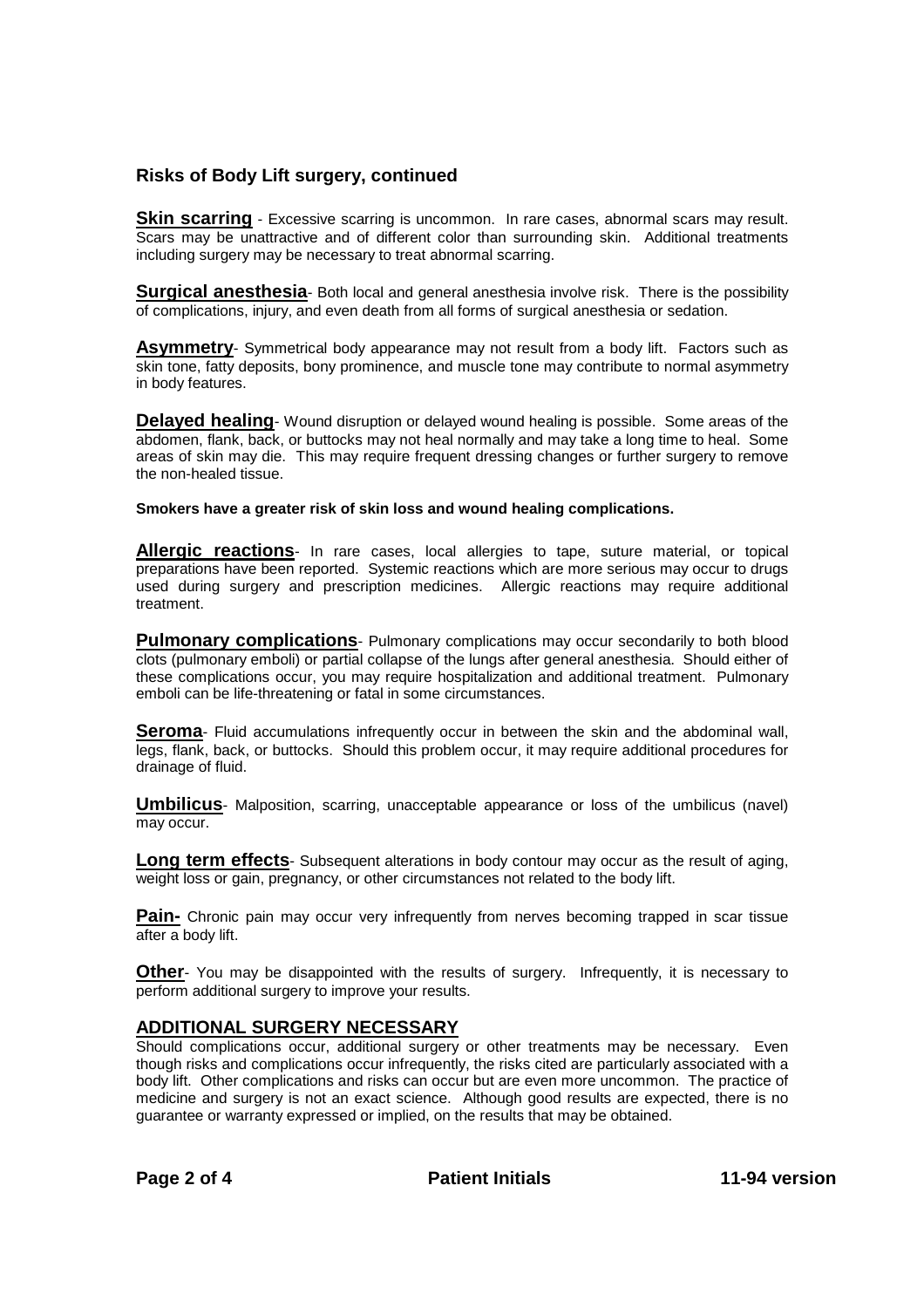## **Risks of Body Lift surgery, continued**

## **HEALTH INSURANCE**

Most health insurance companies exclude coverage for cosmetic surgical operations such as a body lift or any complications that might occur from surgery. Please carefully review your health insurance subscriber-information pamphlet. If you have developed skin irritation (intertrigo) or a ventral hernia due to the hanging skin, Dr. Nemerofsky will submit the appropriate documentation to the insurance company to determine if the procedure will be covered by your insurance plan.

#### **FINANCIAL RESPONSIBILITIES**

The cost of surgery involves several charges for the services provided. The total includes fees charged by Dr. Nemerofsky, the cost of surgical supplies, anesthesia, laboratory tests, and possible outpatient hospital charges, depending on where the surgery is performed. Depending on whether the cost of surgery is covered by an insurance plan, you will be responsible for necessary co-payments, deductibles, and charges not covered. Additional costs may occur should complications develop from the surgery. Secondary surgery or hospital day-surgery charges involved with revisionary surgery would also be your responsibility.

#### **DISCLAIMER**

Informed-consent documents are used to communicate information about the proposed surgical treatment of a disease or condition along with disclosure of risks and alternative forms of treatment(s). The informed-consent process attempts to define principles of risk disclosure that should generally meet the needs of most patients in most circumstances.

However, informed consent documents should not be considered all inclusive in defining other methods of care and risks encountered. Dr. Nemerofsky may provide you with additional or different information which is based on all the facts in your particular case and the state of medical knowledge.

Informed-consent documents are not intended to define or serve as the standard of medical care. Standards of medical care are determined on the basis of all of the facts involved in an individual case and are subject to change as scientific knowledge and technology advance and as practice patterns evolve.

#### **It is important that you read the above information carefully and have all of your questions answered before signing the consent on the next page.**